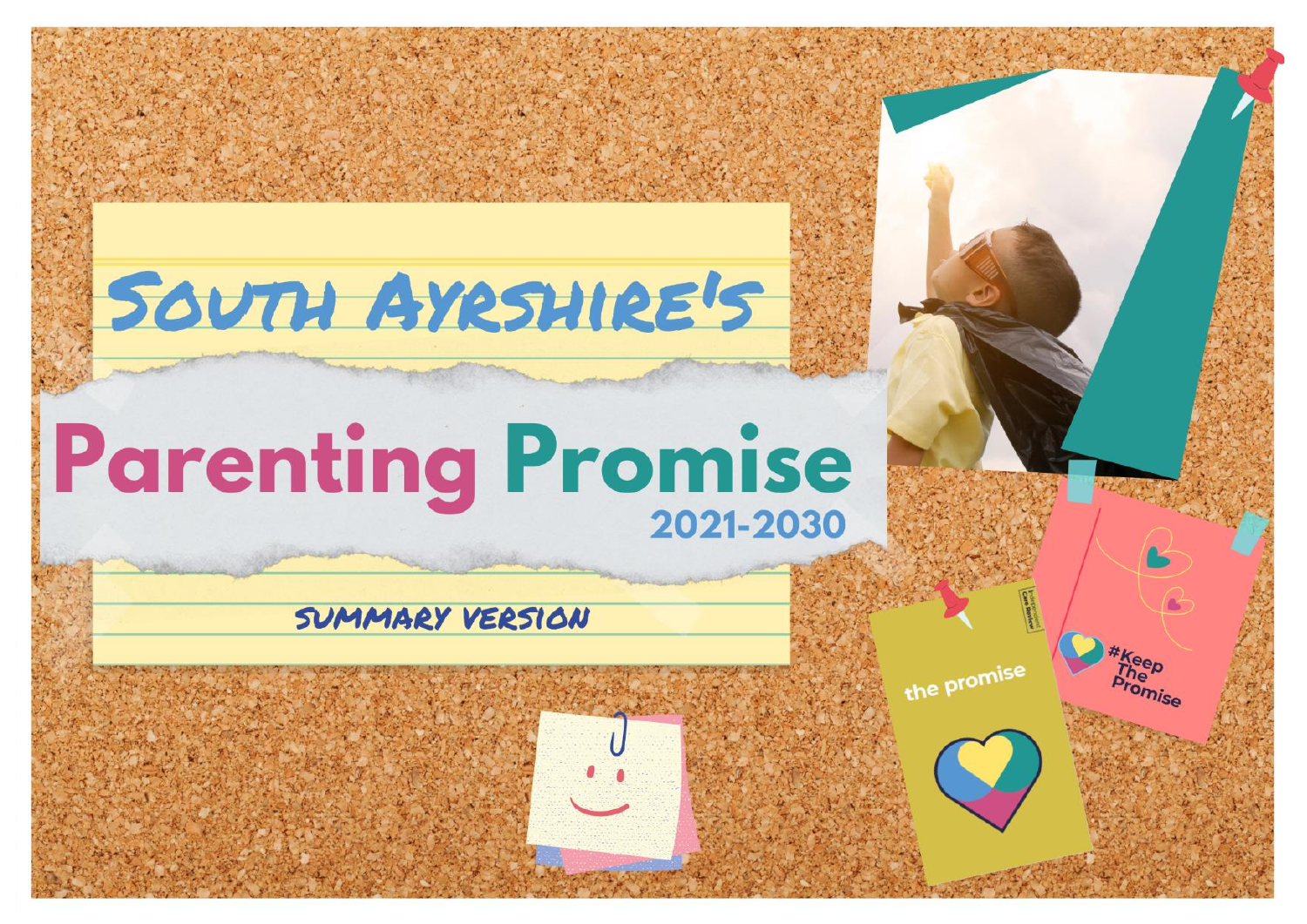## **Contents**

| What does South Ayrshire's Parenting Promise mean for you? 3 |  |
|--------------------------------------------------------------|--|
|                                                              |  |
| Why have we developed South Ayrshire's Parenting Promise? 4  |  |
| What will South Ayrshire's Parenting Promise do?5            |  |
|                                                              |  |
|                                                              |  |

<span id="page-1-0"></span>

## **Foreword**

In South Ayrshire we want the very best for all the children and young people in our care. We want them to know that they are important, loved and respected, we want them to feel happy, healthy and supported to be the very best they can be.

When a child comes into our care, we become their 'corporate parent' this means that we should know what is important to them, including understanding the relationships that matter most in their lives.

Now, more than ever, we have an opportunity to make the changes we need to make for our children and young people and their families. The work of [The Promise](https://www.carereview.scot/wp-content/uploads/2020/03/The-Promise_v7.pdf) and [Plan 21-24](https://thepromise.scot/assets/UPLOADS/DOCUMENTS/2021/03/Plan-21-24-Spread.pdf) tells us that children staying where they feel loved and are safe must become the standard, while the ways in which families are supported, and children are cared for, is changed.

All of those involved in developing this plan have committed to listening, collaborating and taking action. Collectively we have a critical role to play in achieving the changes we need to make across our communities. By nurturing the hopes and dreams of our children and their families we create a stronger South Ayrshire for us all.

**Councillor Peter Henderson Chair of South Ayrshire Community Planning Partnership**

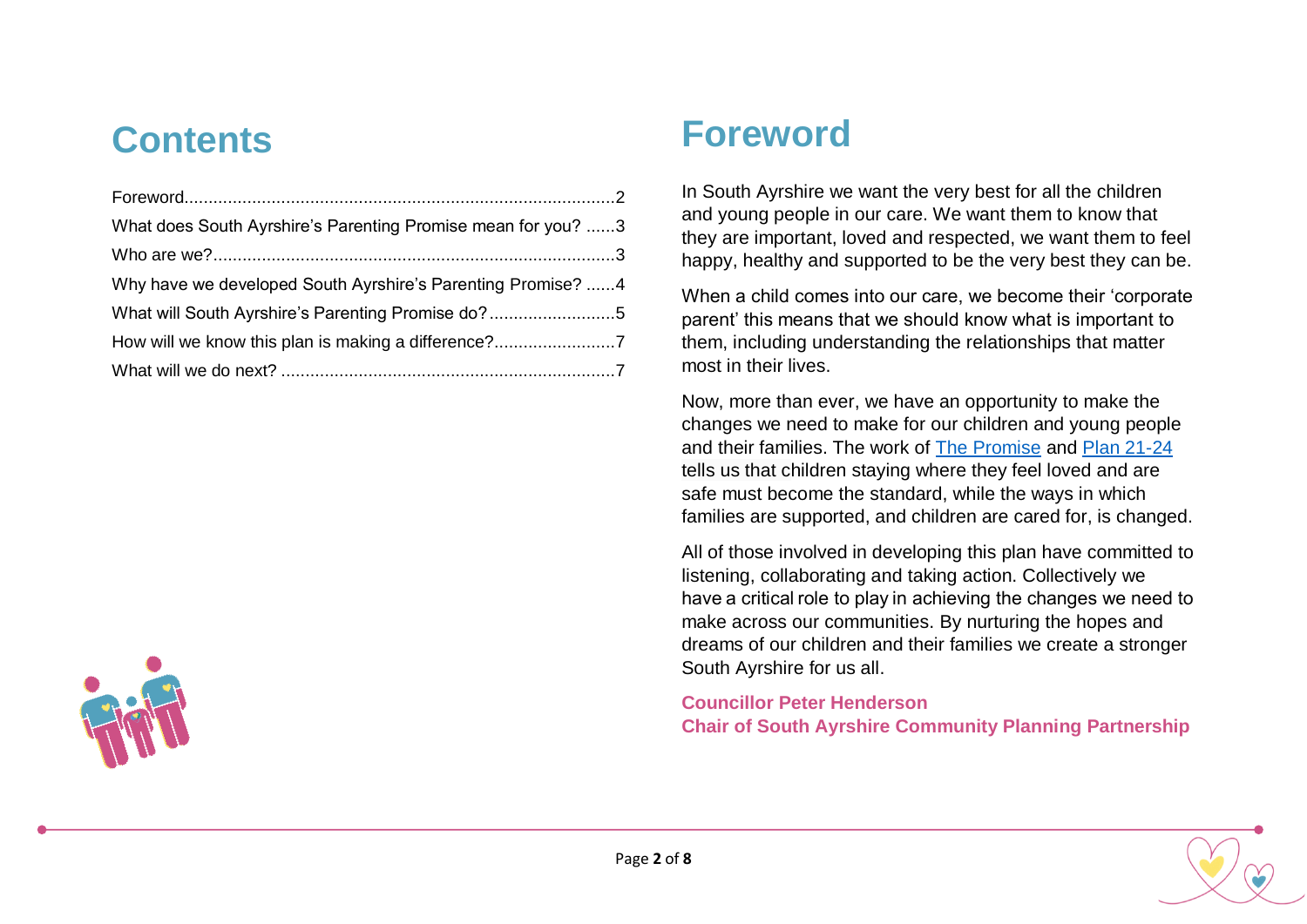## <span id="page-2-0"></span>**What does South Ayrshire's Parenting Promise mean for you?**

If you are care experienced South Ayrshire's Parenting Promise is for you. In this plan, we will let you know what you can expect of us as your corporate parents.

The plan will have an action plan which will show you all of the things we are doing in South Ayrshire to make sure that we:

- Look out for you
- **v** Understand what's important to you and make sure others know this too
- **•** Provide you with opportunities to take part in activities that help you feel good.
- Make sure you get the right support at the right time for you

**'Care-experienced'** refers to anyone who is currently in care, or anyone who is from a lookedafter background or who has been in care at any stage in their life, no matter how short, including adopted children who were previously looked-after by a local authority **(Scottish Funding Council 2018).**

## <span id="page-2-1"></span>**Who are we?**

It is important to us that South Ayrshire's Parenting Promise shows how committed we are in South Ayrshire to working together to **#KeepThePromise** to all the children and families that we work with and for.

We have brought together different corporate parents from across South Ayrshire to write the plan. They were also joined by some of our Champions Board representatives who have used their lived experience of care to help us understand what's working well in South Ayrshire and what we need to change.

**Corporate parents** are 'agencies and organisations of the state' who have statutory duties to collaborate with each other in upholding the rights and securing the wellbeing of 'looked after children'.

We are all real people working together and trying our very best to use the skills and experience we have to make South Ayrshire the best place it can be for children, young people and their families. It matters to us that you get the very best chance to grow up loved, safe, and respected to be the very best you can be.

The group who developed South Ayrshire's Parenting Promise was made up of lots of representatives from different services and organisations including Social Work, Education, Health, Housing, Employability and Skills, Champions Board,

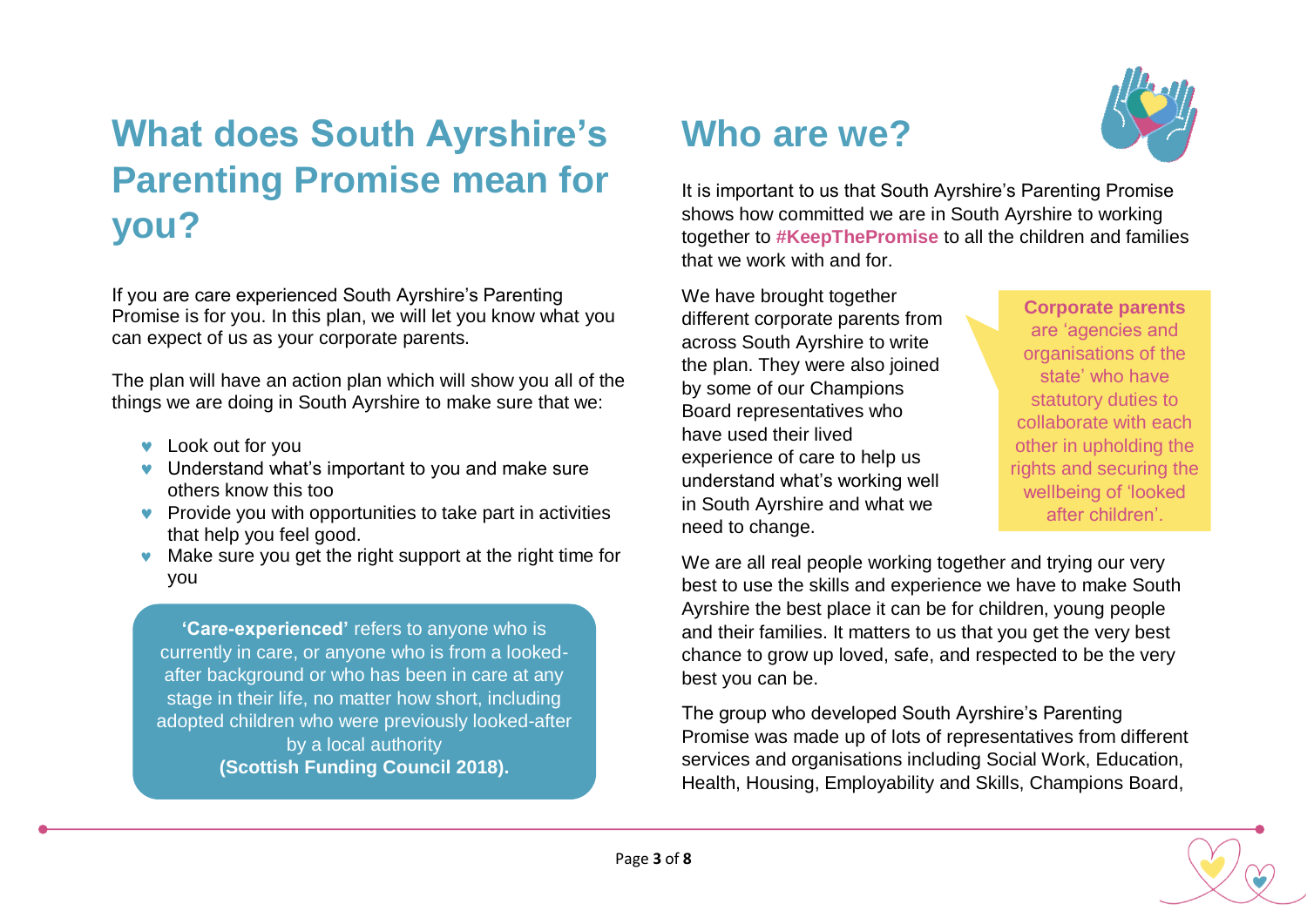Planning, Third Sector and Police Scotland. Many services make up South Ayrshire Council and Health and Social Care Partnership and everyone who works for these organisations is a corporate parent. We all have a responsibility to look out for you, understand what's important to you and make sure you can access the services that you need when you need them. We all need to know how to uphold your rights and help you feel secure and happy.

<span id="page-3-0"></span>

## **Why have we developed South Ayrshire's Parenting Promise?**

The Children and Young People (Scotland) Act 2014 made it our role to make sure that our attention and resources are focused on upholding your rights, safeguarding and promoting your wellbeing. The 2014 Act places six duties on us as Corporate Parents:

- Be alert to matters which might adversely affect the wellbeing of 'looked after children and young people'
- Assess the needs of 'looked after children and young people' for the services and support we provide
- Promote the interests of 'looked after children and young people'
- Provide opportunities for 'looked after children and young people' to participate in activities designed to promote their wellbeing
- Take appropriate action to ensure 'looked after children and young people' access these opportunities and make use of our services and support
- Take any other action appropriate to improve our functions to meet the needs of 'looked after children and young people.'

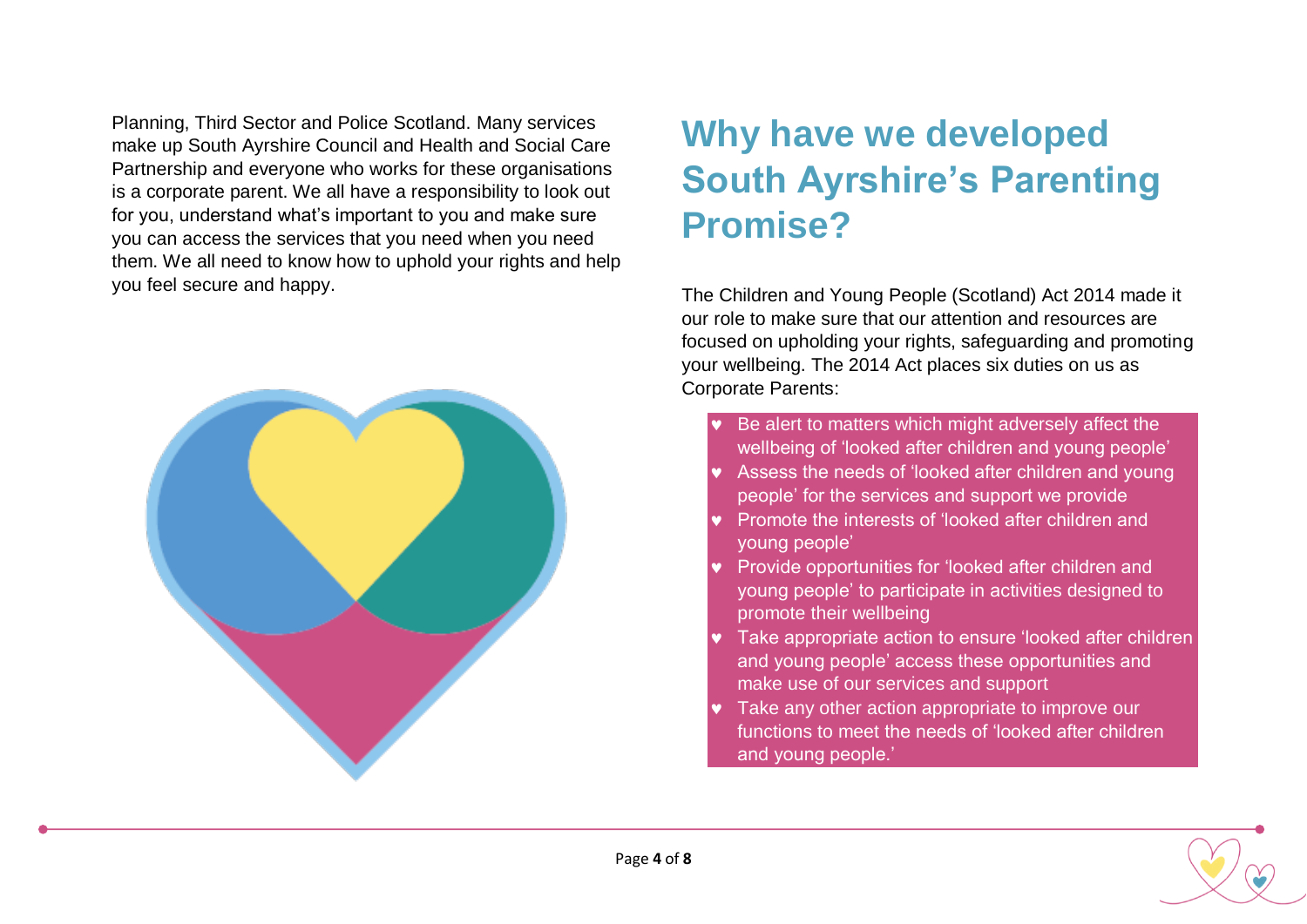On 5 February 2020, the [Care Review published seven](https://www.carereview.scot/conclusions/independent-care-review-reports/)  [reports,](https://www.carereview.scot/conclusions/independent-care-review-reports/) with **['The Promise'](https://www.carereview.scot/wp-content/uploads/2020/03/The-Promise_v7.pdf)** narrating a vision for Scotland, built on five foundations:



Work to **#KeepThePromise** between 2021 and 2030 will be shaped by a series of three Plans, each lasting for three years and outlining the priorities and action across that period.

- ➢ [Plan 21-24](https://thepromise.scot/assets/UPLOADS/DOCUMENTS/2021/03/Plan-21-24-Spread.pdf) focuses on the period from 1 April 2021 until 31 March 2024 and has five priority areas: a good childhood, whole family support, planning, supporting the workforce and building capacity.
- ➢ [Plan 21-24](https://thepromise.scot/assets/UPLOADS/DOCUMENTS/2021/03/Plan-21-24-Spread.pdf) is based on five fundamentals: what matters to children and families, listening, poverty, children's rights and language. We will make sure we align with The Promise.

Our local plans prioritise support and love for you as care experienced young people. We collect lots of information about you, but we know it doesn't tell us the full story about your experiences and how they make you feel. We will work to make that better.

## <span id="page-4-0"></span>**What will South Ayrshire's Parenting Promise do?**

South Ayrshire's Parenting Promise will focus on the five priority areas set out in The Promise's [Plan 21-24:](https://thepromise.scot/assets/UPLOADS/DOCUMENTS/2021/03/Plan-21-24-Spread.pdf)

#### **A Good Childhood:**

- Children who have been removed from their family of origin and live in and around the 'care system' will have a good, loving childhood.
- Ensuring that children in the 'care system' feel loved, their needs are met, and their rights are upheld is a priority for 2021-24.

#### **Whole family support:**

- All families need support at different times of their lives and family support is a crucial emphasis for 21-24.
- Supporting families is a children's rights imperative. 'Families' means all families including families of origin, kinship, foster and adoptive families. Support will not be predicated on the setting of care.



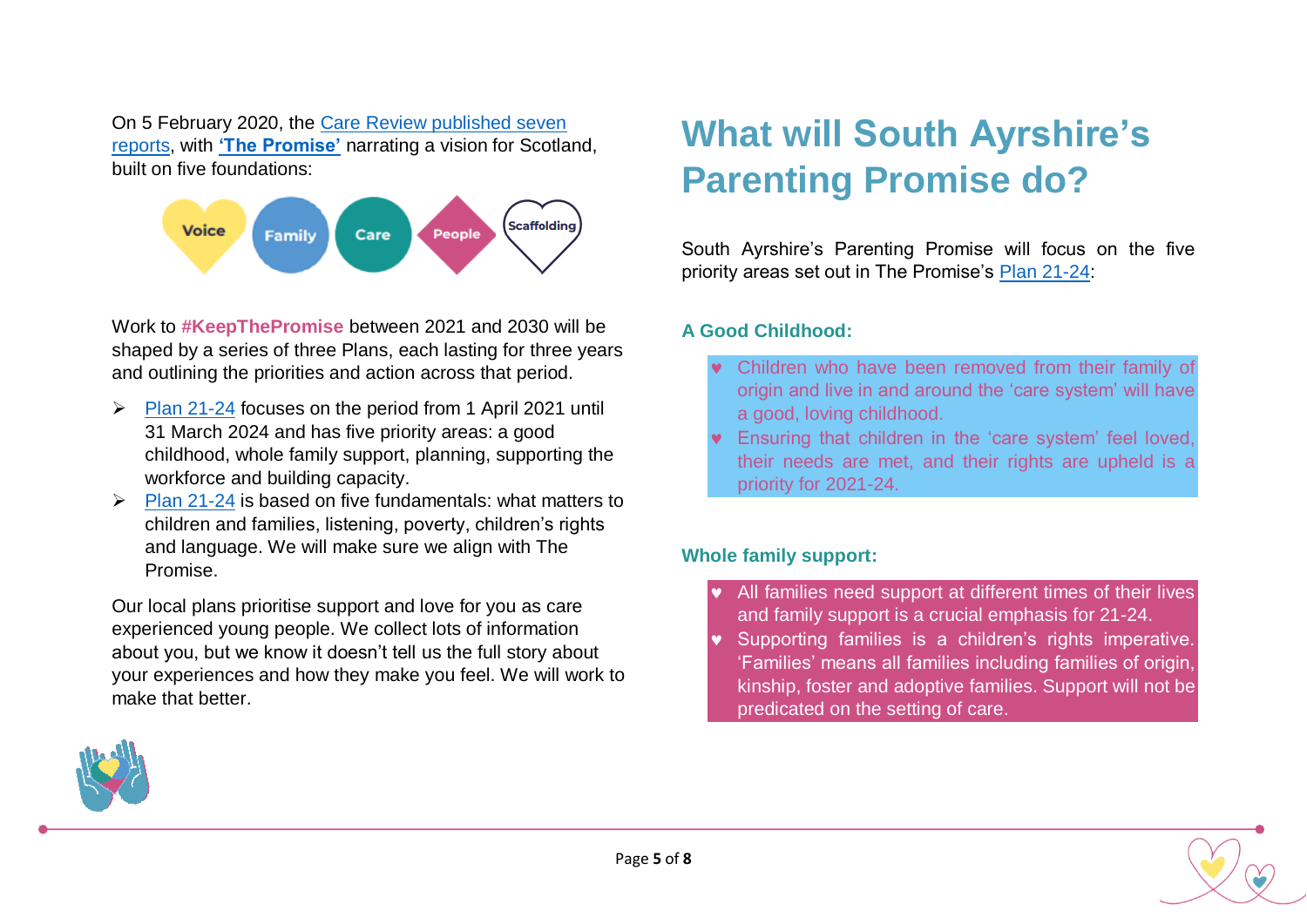#### **Planning:**

- **v** There needs be a different approach to investment and planning.
- Children and families live in local communities and use local services. It is important that their experiences and outcomes are not determined simply by which local community they live in or local service they use.

#### **Supporting the workforce:**

 Children experience the 'care system' through people. Over 2021-24, support for people who care and continue to care if times get tough, will improve. There will be consistency of approach, values and understanding across South Ayrshire's workforce.

#### **Building capacity:**

 Over the next 3 years, there will be a focus on work that ensures that the structural underpinning of the 'care system' is orientated to the needs of children and families.

Actions have been identified under each priority area for us to take forward and we will also make sure we embed the fundamentals of the Plan 21-24. This is really important as we need to make sure we are finding out what matters to you and your families by listening to what you tell us. We also need to work hard to reduce the impact of poverty for families in South Ayrshire. We need to make sure we are doing everything we can to promote your rights and we also need to change some of the language we use.

There is a detailed Action Plan which shows all the actions we will take to implement The Promise and Plan 21-24 in South Ayrshire. This will be updated and reviewed regularly to make sure we are on track.



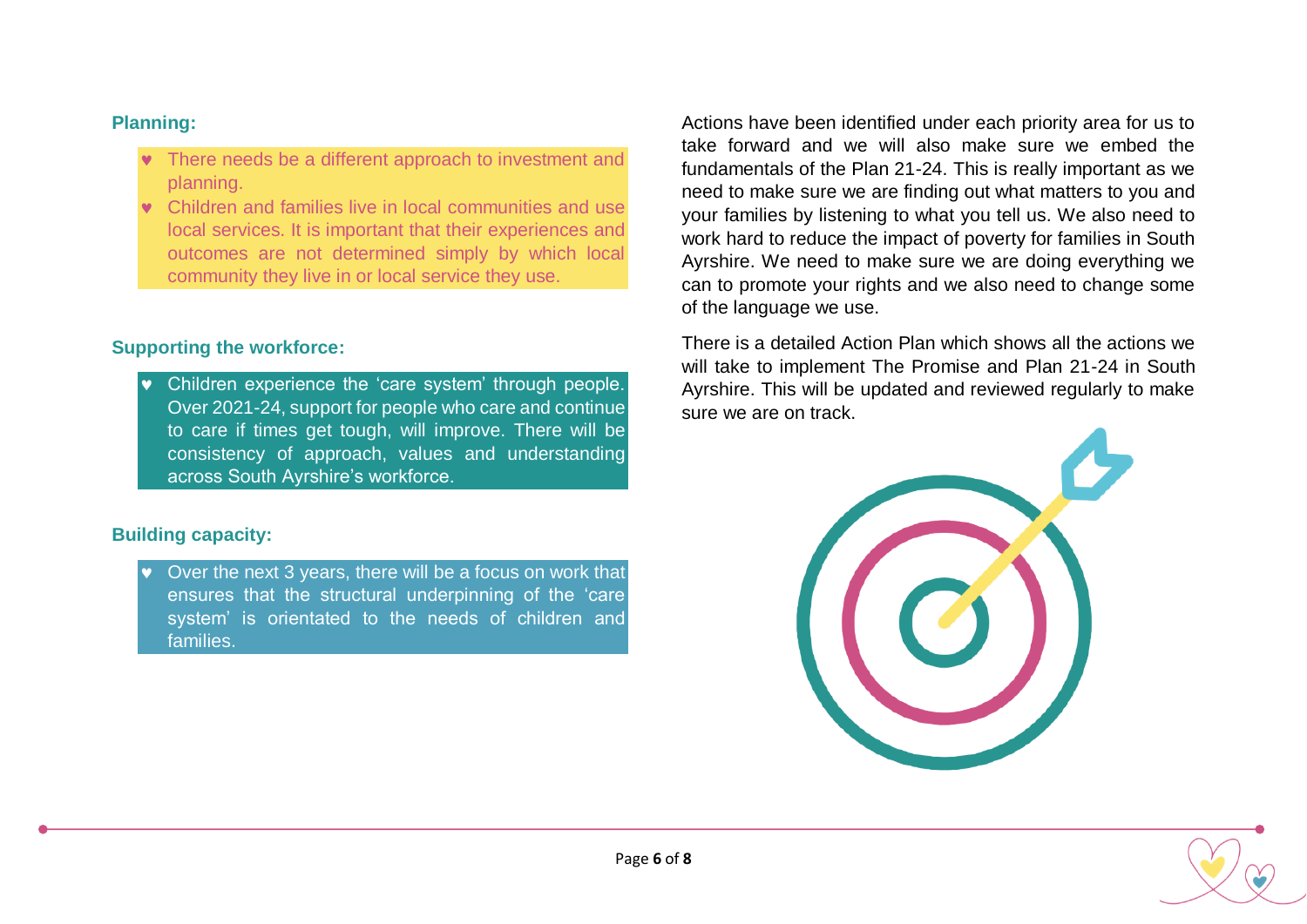## <span id="page-6-0"></span>**How will we know this plan is making a difference?**

We have set a number of actions and key performance indicators which will tell us if we are making progress to achieving our goals.

South Ayrshire's Parenting Promise cannot be delivered in isolation. Meaningful change will only be achieved if organisations and services work collaboratively and we are committed to doing that.

We will track and report our progress regularly making sure we are being held to account to deliver our actions and we continue to listen to you when you tell us what is working and what is not, updating our actions accordingly.

<span id="page-6-1"></span>

## **What will we do next?**



We will work really hard to get your views on South Ayrshire's Parenting Promise. We will be speaking to lots of you over the summer of 2021 and we'll also be speaking to families, staff and other stakeholders to get their feedback on the Plan.

Once we have gathered all of this information, we will make sure the final version represents the views of people who gave feedback.

We will then present the final version of South Ayrshire's Parenting Promise to the Community Planning Partnership Board for approval.

#### **Equalities Impact Assessment**

A full Equalities Impact Assessment has been started and will be completed alongside the final version of South Ayrshire's Parenting Promise. This will ensure that we have considered how we will carry out the [Public Sector Equality Duty](https://www.equalityhumanrights.com/en/publication-download/assessing-impact-and-public-sector-equality-duty-guide-public-authorities) by advancing equality of opportunity, fostering good relations and eliminating discrimination in line with the Equality Act 2010 and the Equality Act (Specific Duties) (Scotland) Regulations 2012. The Equalities Impact Assessment will also consider the impacts of the proposed actions in South Ayrshire's Parenting Promise on all protected characteristics and will highlight any mitigations that may be required.